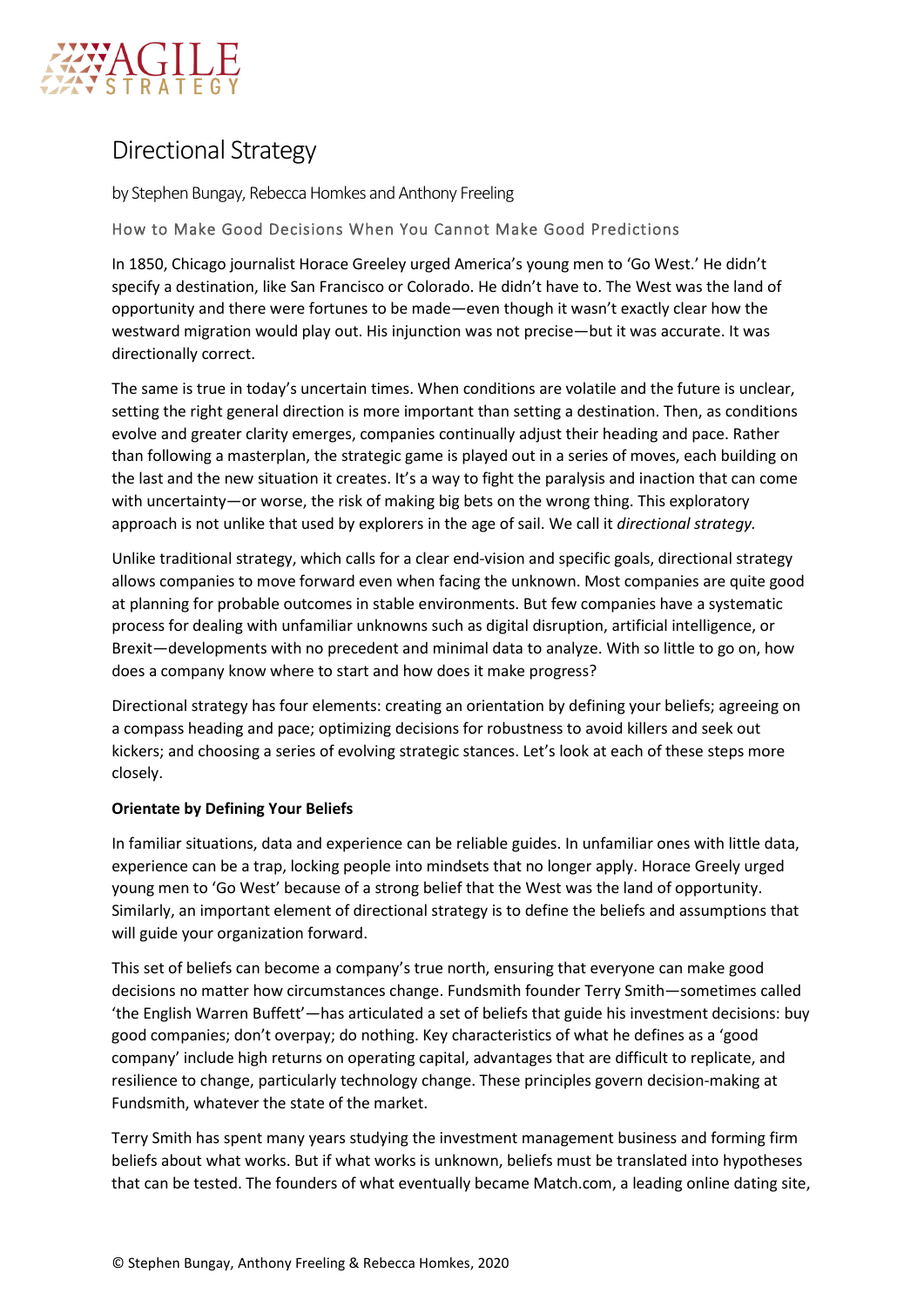

drew on a mixture of observation, experience, and analysis to come up with the following beliefs and assumptions, which were tested and monitored continuously:

- A dating website would attract users, given that dating-focused chat rooms account for 50% of income at the largest ISP.
- Online dating ads would generate revenue, since dating ads are very lucrative for newspapers and website users would be willing to pay a subscription fee, further boosting income.
- Advertising on chat rooms would attract a critical mass of users, and the business would be viable at 20,000 profiles.
- About 5% of single people would be willing to share personal details online.

An explicit set of guiding beliefs can be tested and changed as experience and learning accrue, serving as a checkpoint when assessing and reviewing the strategy to decide on the next move.

#### **Set a Compass Heading and Pace**

Setting a compass heading allows a company to take coherent action and opens up future options by limiting decisions to only what is necessary at a particular point in time, without worrying about what the precise endpoint will be. The question for the executive team is: 'Given our beliefs about business trends and our current position, what no-regret moves can we make now to advance our interests, and how much time do we have?' The focus here should be on any actions—such as building capabilities or gaining experience in a new market—that will get the company to a better place under any set of plausible future scenarios.

Reuters is a good example of how the direction set by guiding beliefs can enable immediate action. As the financial services industry was heading into a recession in 2001, Reuters' stock price fell to historic lows, it was losing market share to Bloomberg, and it faced an uncertain future. The need for clear direction was critical. At first, the executive team discussed a long-term vision for Reuters, debating whether the company should be a generalist, a focused specialist, or a multi-segment player. Opinions varied sharply. It became clear the future was too uncertain to decide and deciding on the endpoint at that time would mean excluding the other possibilities.

Switching gears, the team stopped worrying about what Reuters should become and instead navigated by setting a compass heading, guided by a set of basic beliefs: that the future of the industry was in flux; Reuters needed to boost profitability in the near term to survive; and that it needed to strengthen and expand its customer base to ensure future growth. Driven by these guiding beliefs, Reuters developed a series of 'no-regret' moves that would make the company more competitive in any plausible future. The company cut costs, renewed its technology platform, and launched a series of new products designed to boost share in its current market segments. It made no attempt to decide what other customer groups to develop. Finally, Reuters did reach out to customers in new markets—but only after taking the other actions first. Reuters made no public statement about target margins or EPS. By 2005 the company was growing again, profits rose 28% over the previous year, and customer satisfaction was up by 2.5%.

Instead of optimizing for value, optimize choices for robustness by *avoiding killers and looking for kickers*; and instead of creating a linear plan, *choose a stance, observe the effects and reassess*.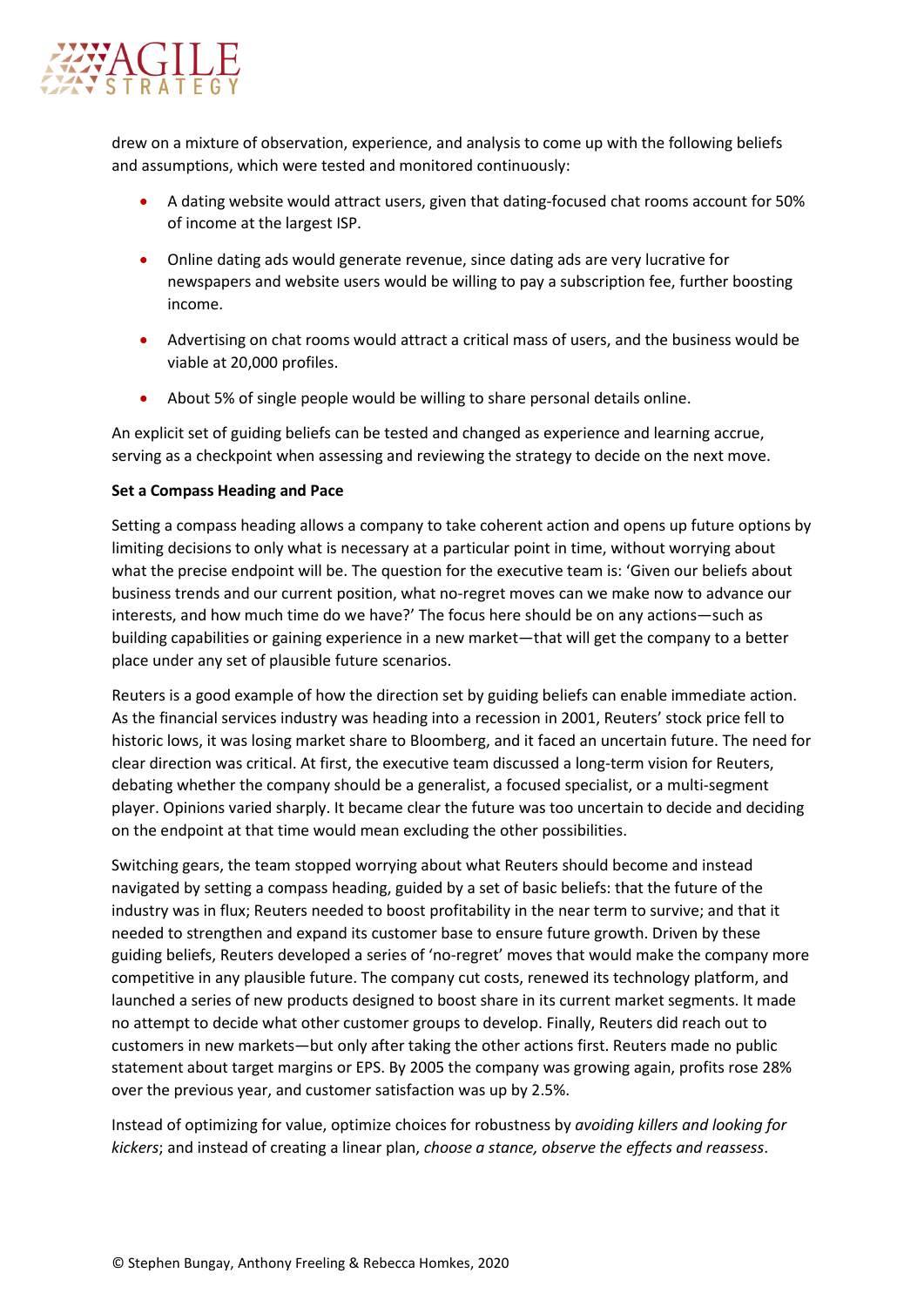

### **Decisions for Robustness to Avoid Killers and Seek out Kickers**

Threats and opportunities often depend on our perception, our expectations and our plan. If we have a plan, it is tempting to identify threats by trying to predict what problems could crop up along the way.

The problem with predicting problems is that they form an infinite set of things that may or may not occur and may or may not be relevant. But there are in fact just two critical questions: 'what could break us?' and 'what could make us?'—the *killers and kickers* that lie at the edges of the bell curve of probabilities and so form outliers that Nassim Taleb has famously christened 'Black Swans':

*Exhibit 1*



The way to identify the dangerous outliers that could kill us is not to ask, 'what could happen?', but 'where are we *vulnerable*?'.

Imagining what could happen is tempting but should be resisted because it could lead down the slippery path to prediction. It is far easier to think through vulnerabilities, and having identified them, one then needs to ask, 'what would have to be true for this vulnerability to become exposed?', and then, 'therefore, what do we have to do to make ourselves more robust?' To do th[i](#page-6-0)s you often need the view from the crow's nest, and the first set of lookouts is the top team.

Unfortunately, it is easy to ignore vulnerabilities until they become exposed, by which time it is too late. Contrast the attitude of Citigroup's Chuck Prince who in the summer of 2007 announced that the bank would maintain its enormous portfolio of CDOs 'until the music stops' with Goldman Sachs' Lloyd Blankfein, who has claimed to spend 98% of his time worrying about the 2% worst contingencies. In late 2007 Citigroup lost \$20 billion and 30% of its market value, whereas Goldman Sachs, which had unraveled its CDO position in 2006, enjoyed its most profitable year ever, earning \$17.6 billion.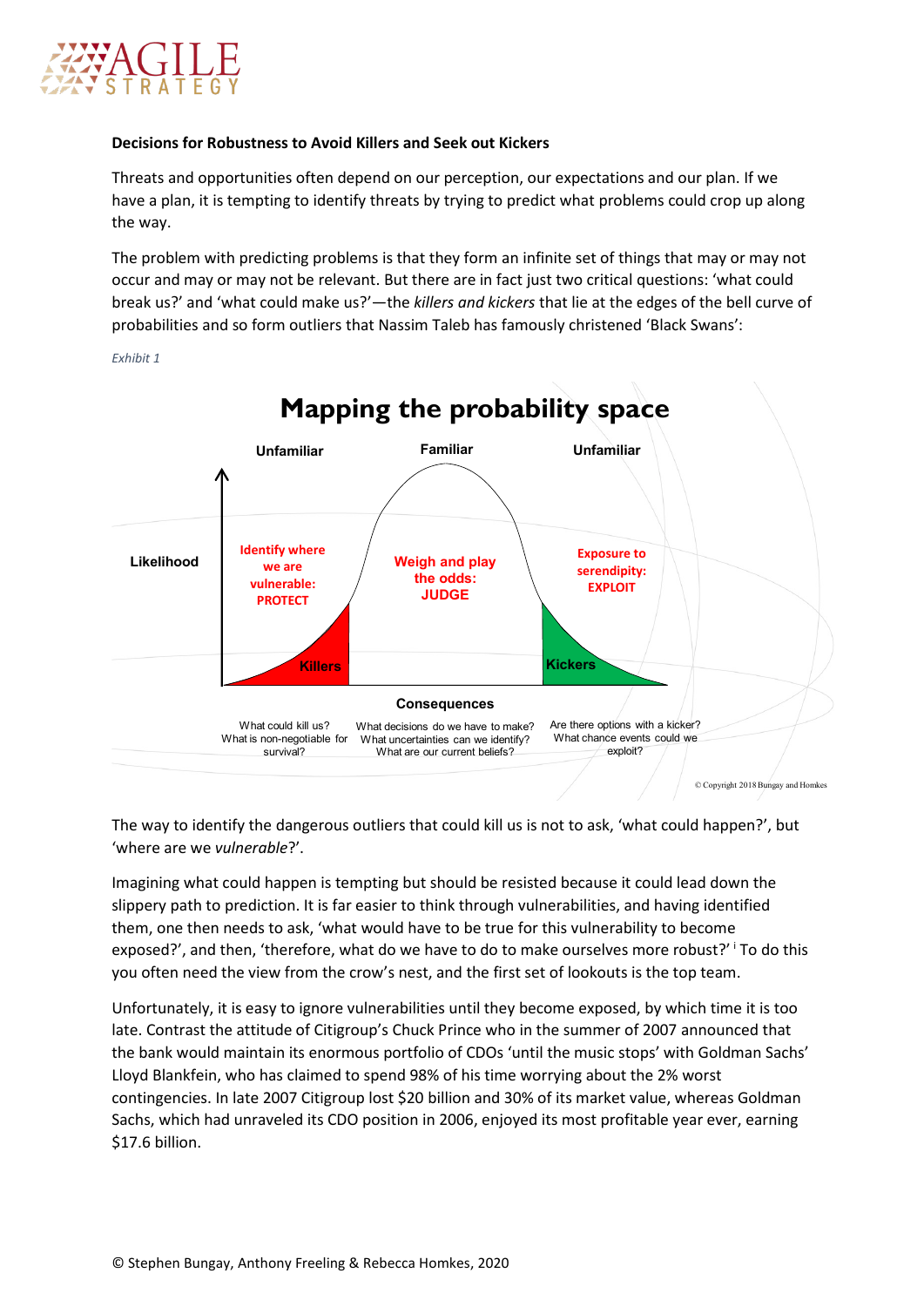

What prompted Goldman Sachs to do so was not a better ability to predict the future but an awareness that the CDOs in its portfolio made it vulnerable, and that if, for whatever reason, CDOs were to go sour, that vulnerability would be exposed. Indeed, as the world soon learned, CDOs were a potential killer. Goldman Sachs acted to reduce that vulnerability before it became exposed, and by shorting CDOs, turned the potential killer into a kicker.

The way to identify the positive outliers, which could give us a 'kicker', is to ask, 'how could we win big?'.

A lot of successes in business are down to luck, but it is not chance that some companies are luckier than others. Consistently lucky companies are able to exploit unforeseen opportunities through their aggression and their timing. They embrace the unknown by engaging in serendipity-rich environments in which there is a lot of change that could result in opportunities. Serendipity-rich environments are ones that usually contain threats and opportunities in equal measure. The biggest risk is not participating in them.

Pfizer's development of its biggest-selling drug Viagra was down to a decision taken in the early 1990s to explore the role of nitric oxide because it was a 'sexy' compound involved in various biochemical pathways about which not a lot was known. One pathway lead to a treatment for erectile dysfunction. Since then, sildenafil, the active ingredient in Viagra, has been licensed under the name Revatio to treat pulmonary hypertension, and investigations are underway to use sildenafil to treat mountain sickness, Raynaud's phenomenon and heart disease. The pathway that started with nitric oxide was a serendipity-rich environment that is still being explored and exploited.

#### **Adopt a Series of Strategic Stances**

As you move in the direction you initially set, the situation and your position within it will change and you'll need to make a continual series of decisions about your next move. A wide range of options lie within the extremes of dithering and gambling. We call these options *strategic stances*. As shown in the exhibit, three involve waiting and are decisions *not* to act, but rather to analyze, observe, or get ready to move. The other three stances involve acting, either by shaping the emerging future, experimenting in order to learn, or making a commitment in order to create an impact and get results.

*Exhibit 2*



A waiting stance can make sense when further research, analysis, or time is needed before acting.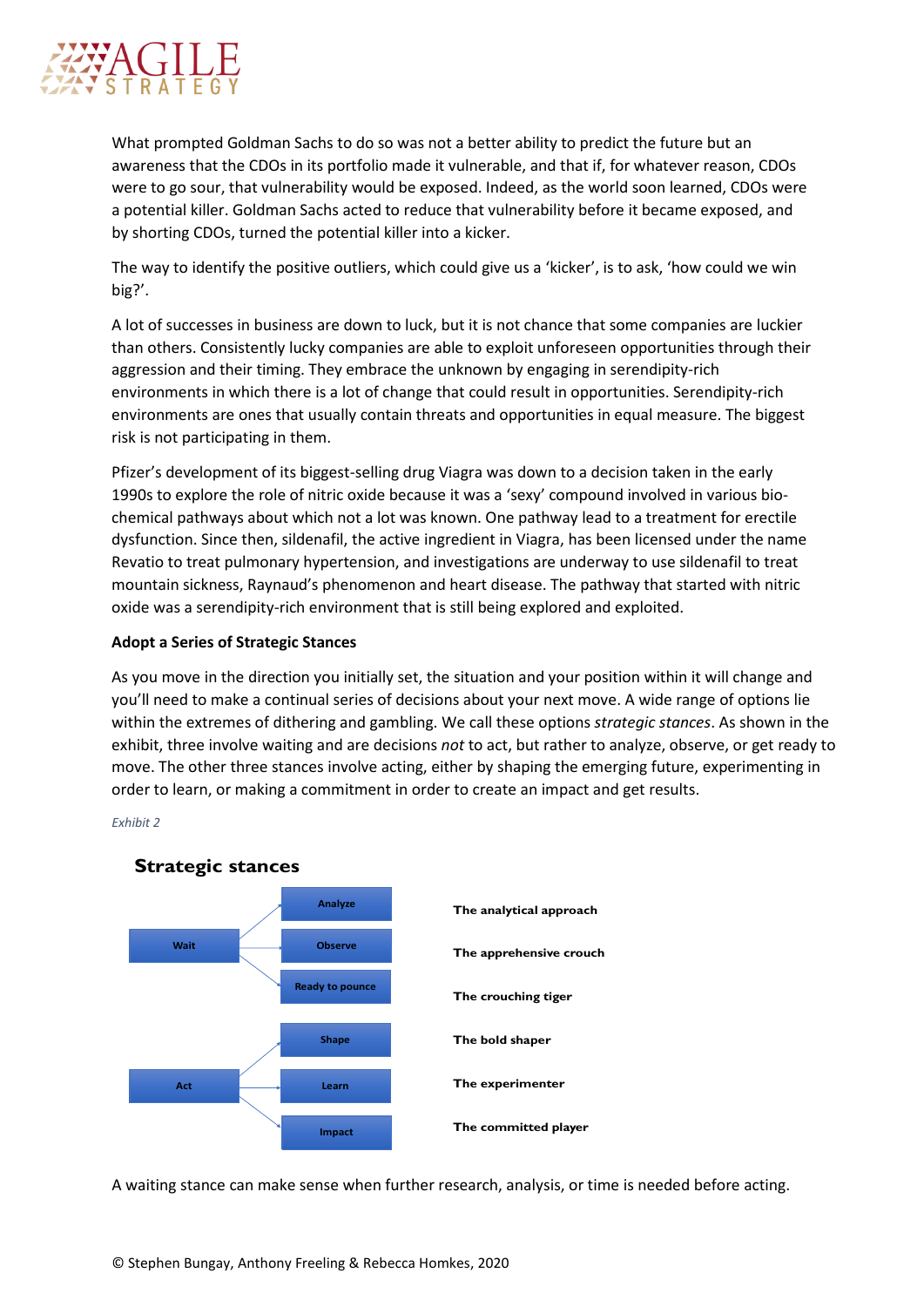

UK stationary retailer WHSmith spent some years watching and analyzing the small but growing ecard business before finally acquiring a player that, while not the market leader, had the best technology. By not immediately jumping into a business it did not understand, WHSmith avoided making costly errors.

Waiting might also be a smart move when technology is changing quickly. Sometimes committing too soon is riskier than holding off. A well-known hotel chain was one of the first to install a CRM system, and was seen as very forward-looking at the time. But within a few years, digital marketing and social media had transformed how hotels interact with their guests. The hotel's CRM system had become a costly legacy.

However, we find that for most companies, most of the time, moving in the chosen direction beats waiting. This is because there is more you can learn while moving than staying still as the path unfolds in front of you. Of the action stances, shaping the environment is the boldest move and can lead to enormous market power. Apple, Amazon, and Facebook come to mind. A more common path to success is taking decisive action to win after first doing thorough preparation, as WHSmith showed. But the most important—and most underappreciated—action stance is *acting to learn* through experimentation, limited participation, or by seeing the mistakes of others and improving on their early offerings. Although large established companies tend to be less comfortable with rapid test-learn-revise cycles, this approach is the norm in high-tech and start-up companies, and an effective way to test the waters without over-committing resources. In times of high uncertainty, companies that learn the fastest relative to their peers gain a competitive advantage.

You will need to review your stance at intervals that should define the operating rhythm of the business, which should be fast or slow depending on the tempo of operations.

Traditional progress reviews tend to focus on whether an initiative is 'on track' or not. The idea that an initiative has veered off course and needs to get back on track rests on two false assumptions. First, that there is only one track. And second, that the original track is still the right one. By contrast, directional strategy keeps all options open.

Any stance your company takes will either yield new information or alter the competitive situation, so monitoring outcomes and the changing business landscape must be continuous. The timing of these reviews will vary depending on the rate of change of your industry. As clarity increases, you may need to reassess and revise your beliefs, assumptions, actions, and stance. At each progress review, the first question should be: 'Has the situation changed?' If the answer is yes, the next question to ask is if your beliefs and assumptions are still valid, and whether your stance needs to be altered.

As an example of this process in action, let's look at how a consumer research company's direction and pace evolved over time. In 2011, the company set up a small team to scan the technology horizon, looking for ideas both inside and outside the company. This mandate was far too broad to deliver meaningful results.

Then the strategy director took over the mandate, and to give it focus, simply asked himself the question 'where are we vulnerable'? The biggest element in their cost structure was the cost of collecting, transmitting, and analyzing data from consumer panels. He refocused the technology scanning efforts on finding a way to capture and transmit point-of-sale receipts to a central processing hub in order to gather better insights on buying behaviors. In 2014, the company identified a start-up that had developed such an app for mobile phones, which by then half of US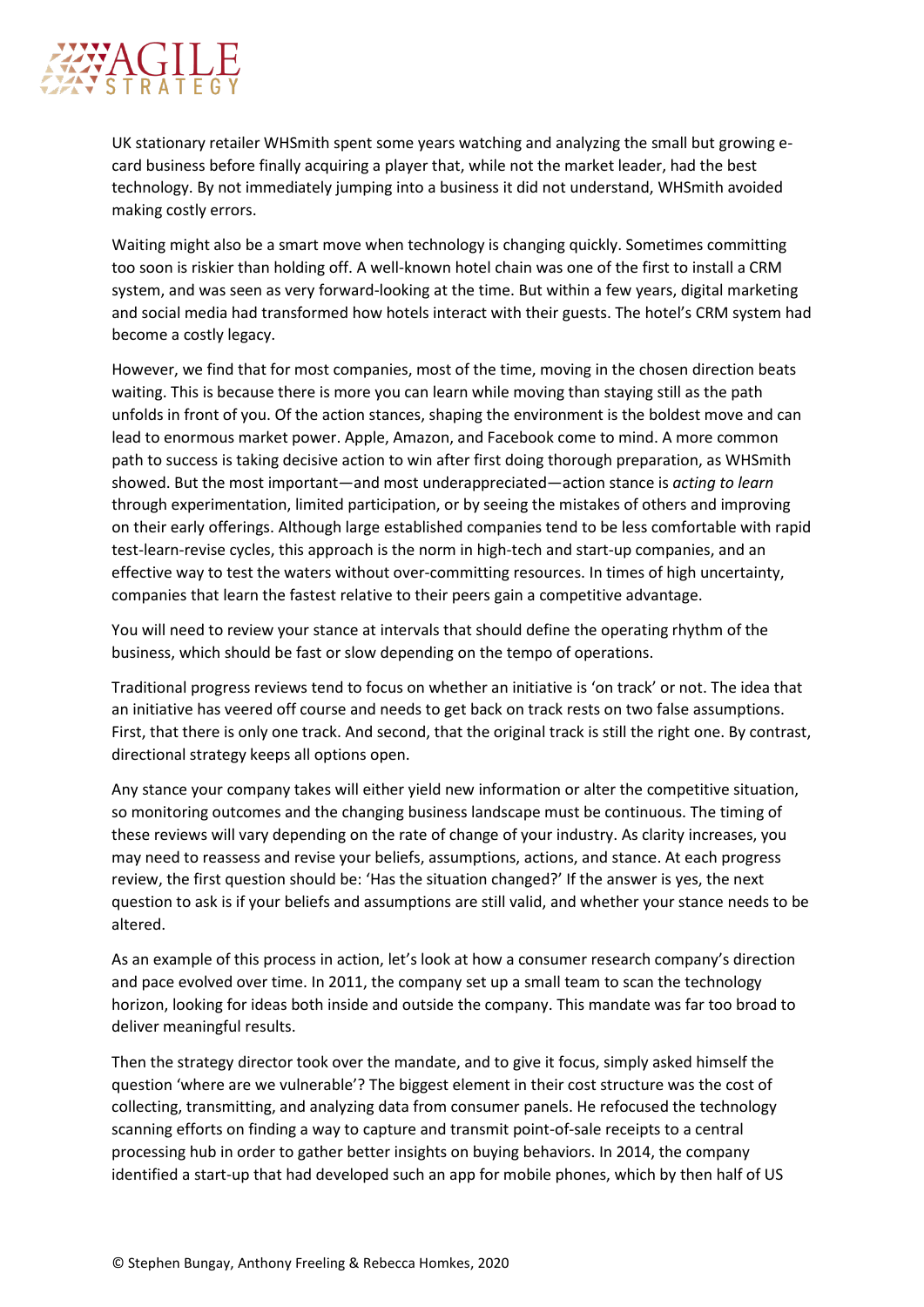

consumers were carrying when they shopped. The company took a 20% stake in the start-up, changing its stance from waiting to experimenting.

One year later, faced with unexpected technical issues and a partner that seemed more likely to become a competitor, the consumer research company shifted gears again, building capability so that it was ready to pounce. It sent a team to work with the start-up and learn enough about the technology to build it in-house where, combined with their deep understanding of how to analyze and interpret the data it provided, they would not simply be less vulnerable to competitive disruption, but have a new competitive weapon in their own hands.

By the summer of 2016, with clients demanding consistent global data with larger sample sizes and richer detail, the focus of development shifted away from cost and more towards scale. Developing the in-house app accelerated. The next year, a third party acquired the start-up, and, having sold its original investment with a nice return, the research company launched its own app in the UK, finally moving as fast as possible to have an impact on the market. The app's greatest value is now seen as a way to penetrate the Chinese market.

The research company's evolution involved several different stances, from observation, analysis and learning to putting a stake in the ground to win. Its intent changed from finding a partner to developing a new capability, and the business model focus shifted from cost, to scale, to penetration of a new market. Interestingly, in this case an incumbent company—not a young upstart—played a significant role in disrupting the industry's old business model.

Taken together, the elements of directional strategy create the flexibility and dynamism that traditional strategic planning so often lacks. Along the way, companies often find that unexpected opportunities arise from the actions they take and from other chance events in the changing business environment. Directional strategy requires the humility to forsake prediction and the courage to face reality. It combines the readiness to adapt with incisiveness of decision-making at each flexion point.

Adopting this approach contains a challenge and offers a prize. The challenge is for us to assume that we know less than we think we do. The prize is that if we do so, we can learn and achieve more than we could ever imagine.

#### **The Authors**

Dr Stephen Bungay is the author of *The Art of Action*.

Dr Rebecca Homkes is a Fellow of the Department of Strategy and Entrepreneurship at LBS, a Fellow of the Centre for Economic Performance at LSE, and a partner at GrowthX corporate in Silicon Valley. She specializes in developing strategies for high growth and innovation in environments of high uncertainty.

Dr Anthony Freeling is a former director of McKinsey & Co, where he led the firm's Marketing Practice in Europe, and is currently President of Hughes Hall College, Cambridge in the UK. He is the author of *Agile Marketing—How to Innovate Faster, Cheaper and at Lower Risk*.

All three have worked together as directors of The Strategic Management Center in London.